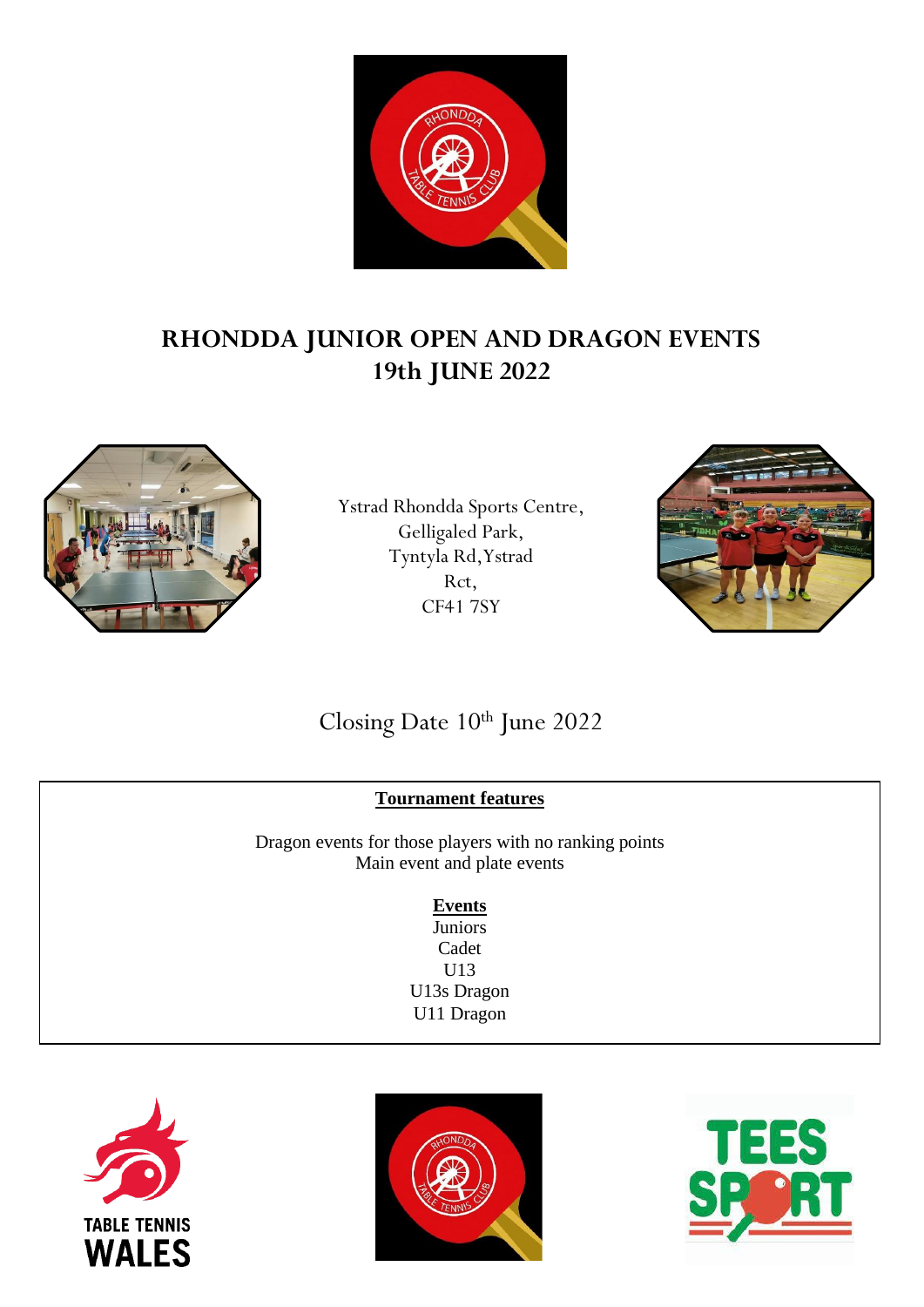## **Rhondda Junior Open and Dragon Event**

Ystrad Rhondda Sports Centre, Gelligaled Park, Tyntyla Rd,Ystrad Rct, CF41 7SY Referee: **Matthew Porter (TR)**  Referee's Assistant: **Norman Jenkins**  Tournament Organiser: **Matthew Porter (TO4)** Organising Committee: **M.Porter, N.Jennkins, S.Jenkins, R.Davies** 

#### **TOURNAMENT REGULATIONS** (to be retained)

1. Every entrant must be affiliated as a player member to Table Tennis Wales or be a member of another national association in membership of the ITTF.

2. Table Tennis Wales Tournament Regulations apply to this tournament including Regulations (Regulations banning use of certain adhesives and restricting "gluing-up"). ITTF Regulations for International Competition apply except those relating to matters covered by items marked (x) in this entry form.

3. Completion and submission of this entry form signifies agreement by the entrant to the conditions of the competition including the variations from the ITTF requirements. 4. All competitors will be required to umpire at least one match per event entered

5. All matches will be the best of 5 games. Play throughout will be on a knockout basis, with the exception of the preliminary rounds which will be in groups of four or three depending on entries. With the first two players qualifying to the main event and the remainder going into the plate event The final order in a group shall be determined as per ITTF regulation 3.7.5 for group competitions except that where a player concedes a match he/she shall receive -3 group points (x).

6. Competitors in the Junior events must have been born in 2002 or later, the Cadets, 2006 or later, under 13's, 2008 or later, Under 11's event 2010 or later.

7. Players must not wear shirts that are predominantly White.

8. Competitors will be permitted to practise on tables not in use at the discretion of the Referee.

9. No competitor or official shall engage in betting on players or matches.

10. Doping shall not take place either before or during play.

11. All competitors must report to the control table on arrival and must not leave the venue without first obtaining permission from the Referee.

12. Should there be insufficient entries in any event, the Referee reserves the right to cancel/merge such event and/or place the entrants in a similar event including the mixing of genders

13. The use of rackets prepared with glue containing VOCs will not be allowed.

14. The Referee's decision shall be final on points of law on any question arising not provided for in these regulations or in any dispute as to the interpretation thereof. Decisions on points of fact by an umpire or assistant umpire appointed by the Referee shall be final.

15. No entry will be accepted unless the following undertaking is signed.

- 1. To observe the regulations.
- 2. To abide by the decision of the Referee and Organising Committee.

3. To fulfil the schedule of play arranged for me unless prevented by circumstances beyond my control and accepted as such by the Referee.

16. Every player must hold a valid Table Tennis Wales or have paid the appropriate Single Competition Licence fee with his/her entry form unless he/she provides proof of being a member of another national association affiliated to the ITTF and is not affiliated to Table Tennis Wales.

17. The organising committee hold the right to change the schedule if required by number of entries

#### 18. **players may enter one morning event and one afternoon event**

|      | <b>SATURDAY</b>                        |
|------|----------------------------------------|
| 9.00 | U11 Dragons + Cadets                   |
|      | 13.00   U13 u13s Dragons + Junior Open |

#### **TOURNAMENT INFORMATION**

1. Entry Form – All entries must be sent to the tournament referee by the closing date

2. Entries - Entry forms shall be submitted with full payment of fees. However, the referee may accept entries without payment at his discretion, they will also be regarded as 'last received' under the 'last in – first out' rule when entries have to be discarded due to over subscription.

3. Playing Conditions – Play throughout will be on Butterfly tables and Butterfly (white) balls. Individual court size 9m x 5m minimum enclosed by surrounds. Scoring machines will be used for all matches.

4. Refreshments – Are available in the centre.

5. Entries – If it is necessary to restrict entries this will be done on last received, first out basis. These events are often oversubscribed, so enter early to avoid disappointment.

6. Practice – There are no separate practice facilities.

7. Admission – Free to competitors.

8. Doping – Doping control tests may take place.

9. Notification – Entrants will be notified of the time of their first match by e-mail. A Surcharge of £2 will be applied to entries received with no e-mail address to cover cost of postage

10. P.A. System – All matches will be announced on the P.A. system. Players must not leave the centre without permission of the Referee. Repeat calls for a player will be limited to three per day.

10. Entry fee refunds will only be issued at the discretion of the referee and Rhondda Table tennis club. Claims to have any entry fees refunded must be received within seven days of the conclusion of the event

12. Car Parking is available at the venue for free